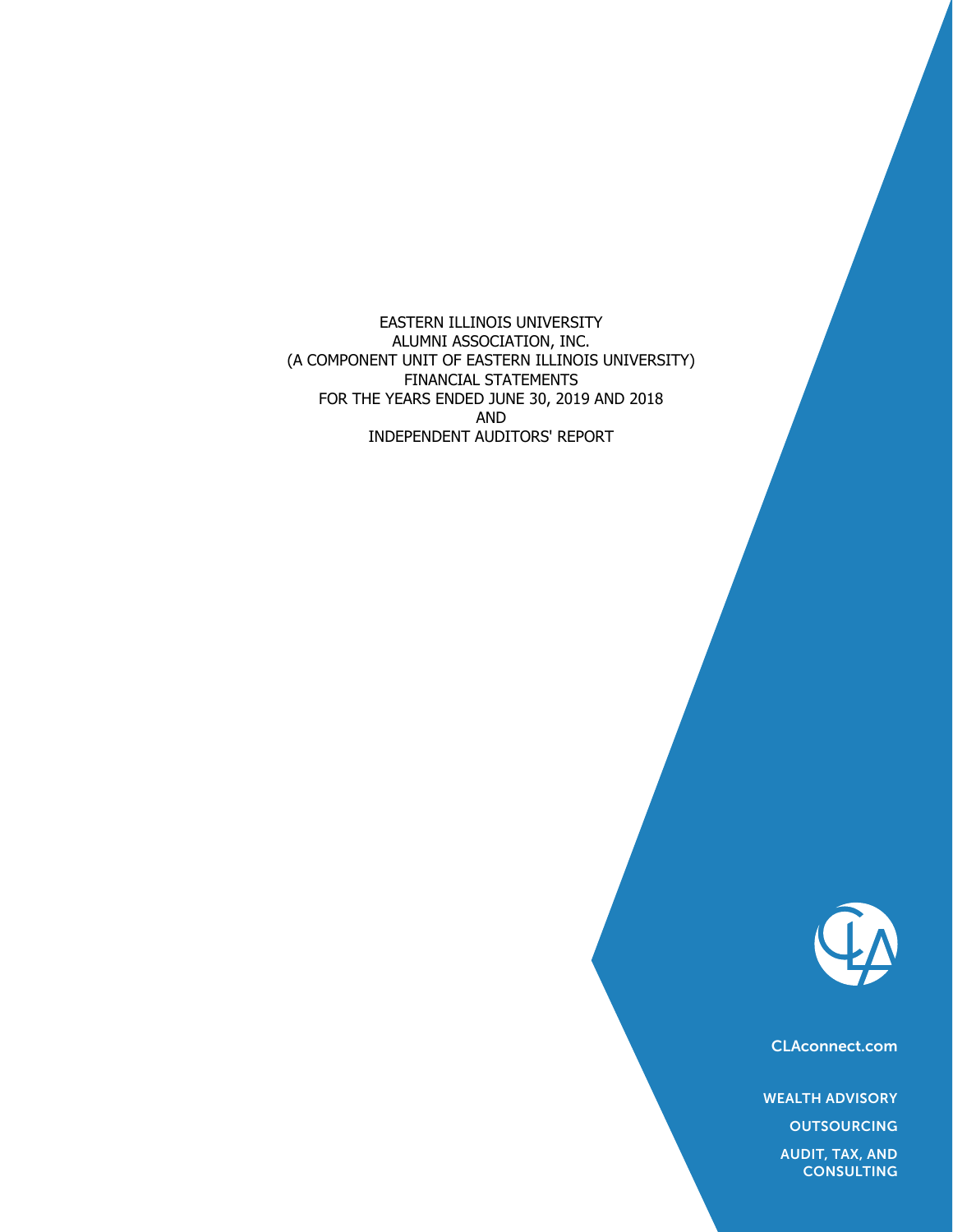## FINANCIAL STATEMENTS

# Years Ended June 30, 2019 and 2018

# TABLE OF CONTENTS

|                                                                                                                                                                                                                          | Page    |
|--------------------------------------------------------------------------------------------------------------------------------------------------------------------------------------------------------------------------|---------|
| Table of Contents                                                                                                                                                                                                        |         |
| Auditors Reports                                                                                                                                                                                                         |         |
| Independent Auditors' Report                                                                                                                                                                                             | $2 - 3$ |
| Independent Auditors' Report on Internal Control Over Financial Reporting and on<br>Compliance and Other Matters Based on an Audit of Financial Statements<br>Performed in Accordance with Government Auditing Standards | 4-5     |
| Financial Statements                                                                                                                                                                                                     |         |
| Statements of Financial Positon                                                                                                                                                                                          | 6       |
| <b>Statements of Activities</b>                                                                                                                                                                                          | 7       |
| Statements of Functional Expenses                                                                                                                                                                                        | 8       |
| Statements of Cash Flows                                                                                                                                                                                                 | 9       |
| Notes to Financial Statements                                                                                                                                                                                            | 10-16   |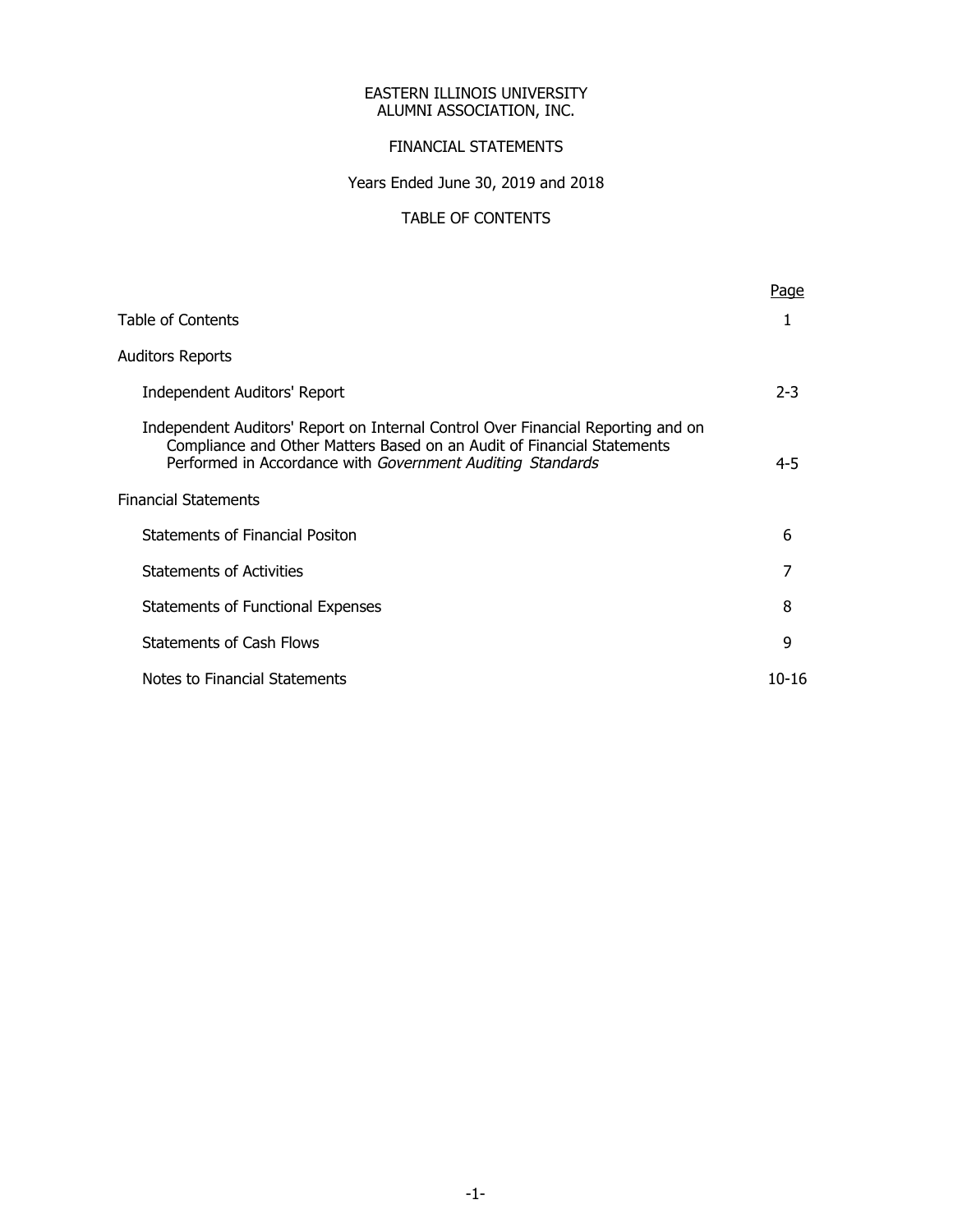

CliftonLarsonAllen LLP CLAconnect.com

# **INDEPENDENT AUDITORS' REPORT**

Board of Directors Eastern Illinois University Alumni Association, Inc. Charleston, Illinois

## **Report on the Financial Statements**

We have audited the accompanying financial statements of Eastern Illinois University Alumni Association, Inc. (the Association), which comprise the statement of financial position as of June 30, 2019, and the related statements of activities, functional expenses, and cash flows for the year then ended, and the related notes to the financial statements.

## *Management's Responsibility for the Financial Statements*

Management is responsible for the preparation and fair presentation of these financial statements in accordance with accounting principles generally accepted in the United States of America; this includes the design, implementation, and maintenance of internal control relevant to the preparation and fair presentation of financial statements that are free from material misstatement, whether due to fraud or error.

## *Auditors' Responsibility*

Our responsibility is to express an opinion on these financial statements based on our audit. We conducted our audit in accordance with auditing standards generally accepted in the United States of America and standards applicable to financial audit contained in *Government Auditing Standards* issued by the Comptroller General of the United States. Those standards require that we plan and perform the audit to obtain reasonable assurance about whether the financial statements are free from material misstatement.

An audit involves performing procedures to obtain audit evidence about the amounts and disclosures in the financial statements. The procedures selected depend on the auditors' judgment, including the assessment of the risks of material misstatement of the financial statements, whether due to fraud or error. In making those risk assessments, the auditor considers internal control relevant to the entity's preparation and fair presentation of the financial statements in order to design audit procedures that are appropriate in the circumstances, but not for the purpose of expressing an opinion on the effectiveness of the entity's internal control. Accordingly, we express no such opinion. An audit also includes evaluating the appropriateness of accounting policies used and the reasonableness of significant accounting estimates made by management, as well as evaluating the overall presentation of the financial statements.

We believe that the audit evidence we have obtained is sufficient and appropriate to provide a basis for our audit opinion.

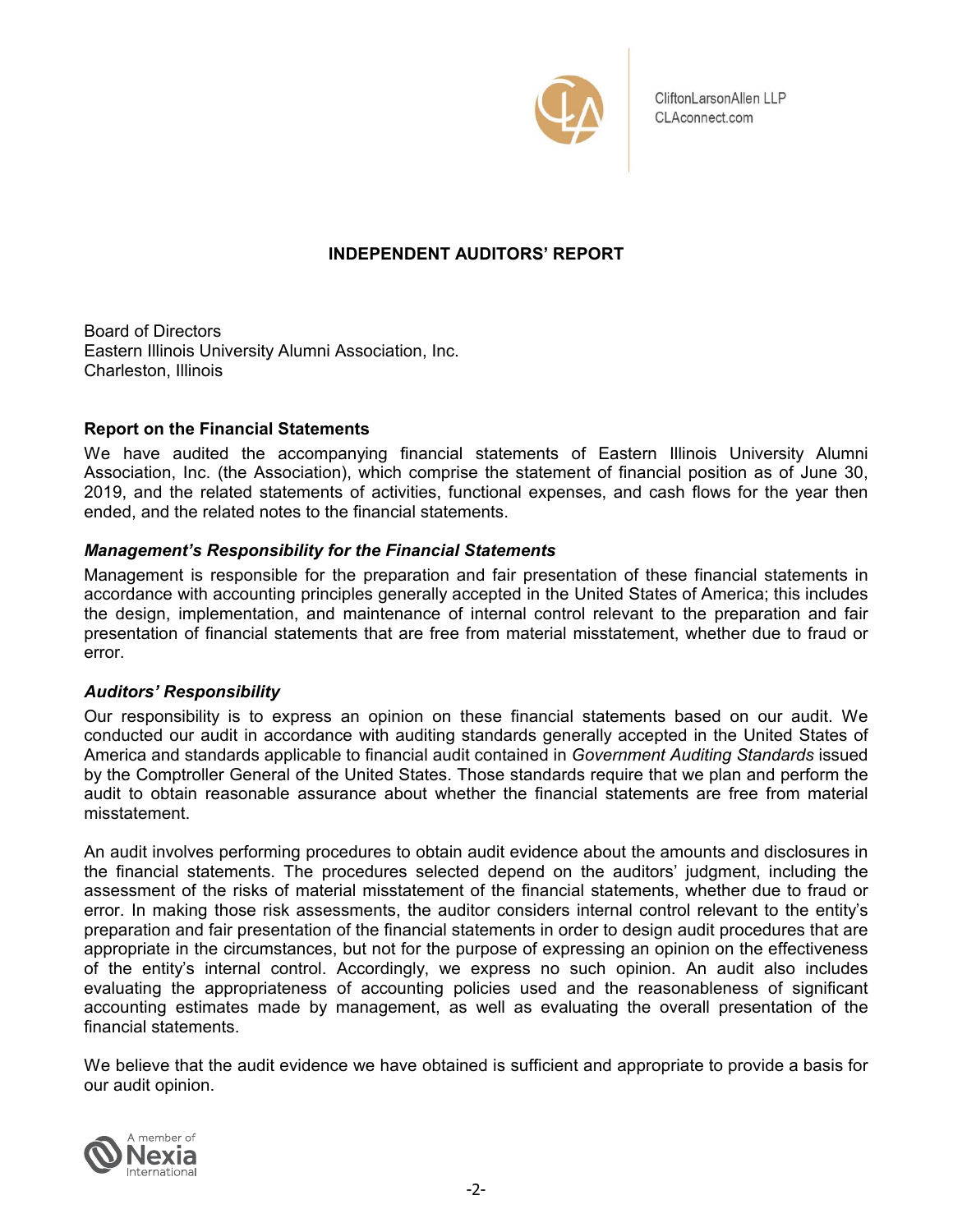## *Opinion*

In our opinion, the financial statements referred to above present fairly, in all material respects, the financial position of Eastern Illinois University Alumni Association, Inc. as of June 30, 2019, and the changes in its net assets and its cash flows for the year then ended in accordance with accounting principles generally accepted in the United States of America.

## **Emphasis-of-Matter**

## *Accounting Standards Update*

As noted in Note 9 to the financial statements, Eastern Illinois University Alumni Association, Inc. adopted the Financial Accounting Standards Board Accounting Standards Update 2016-14, *Not-For-Profit Entities (Topic 958): Presentation of Financial Statements of Not-for-Profit Entities*. Our opinion is not modified with respect to this matter.

## *Other Matters*

## *Prior Period Financial Statements*

The 2018 financial statements of Eastern Illinois University Alumni Association, Inc. were audited by other auditors whose report dated February 13, 2019, expressed an unmodified opinion on those statements.

## *Other Reporting Required by Government Auditing Standards*

In accordance with *Government Auditing Standards*, we have also issued our report dated October 29, 2019, on our consideration of Eastern Illinois University Alumni Association, Inc.'s internal control over financial reporting and on our tests of its compliance with certain provisions of laws, regulations, contracts, and grant agreements and other matters. The purpose of that report is to describe the scope of our testing of internal control over financial reporting and compliance and the results of that testing, and not to provide an opinion on the effectiveness of Eastern Illinois University Alumni Association, Inc.'s internal control over financial reporting or on compliance. That report is an integral part of an audit performed in accordance with *Government Auditing Standards* in considering Eastern Illinois University Alumni Association, Inc.'s internal control over financial reporting and compliance.

Viifton Larson Allen LLP

**CliftonLarsonAllen LLP**

Peoria, Illinois October 29, 2019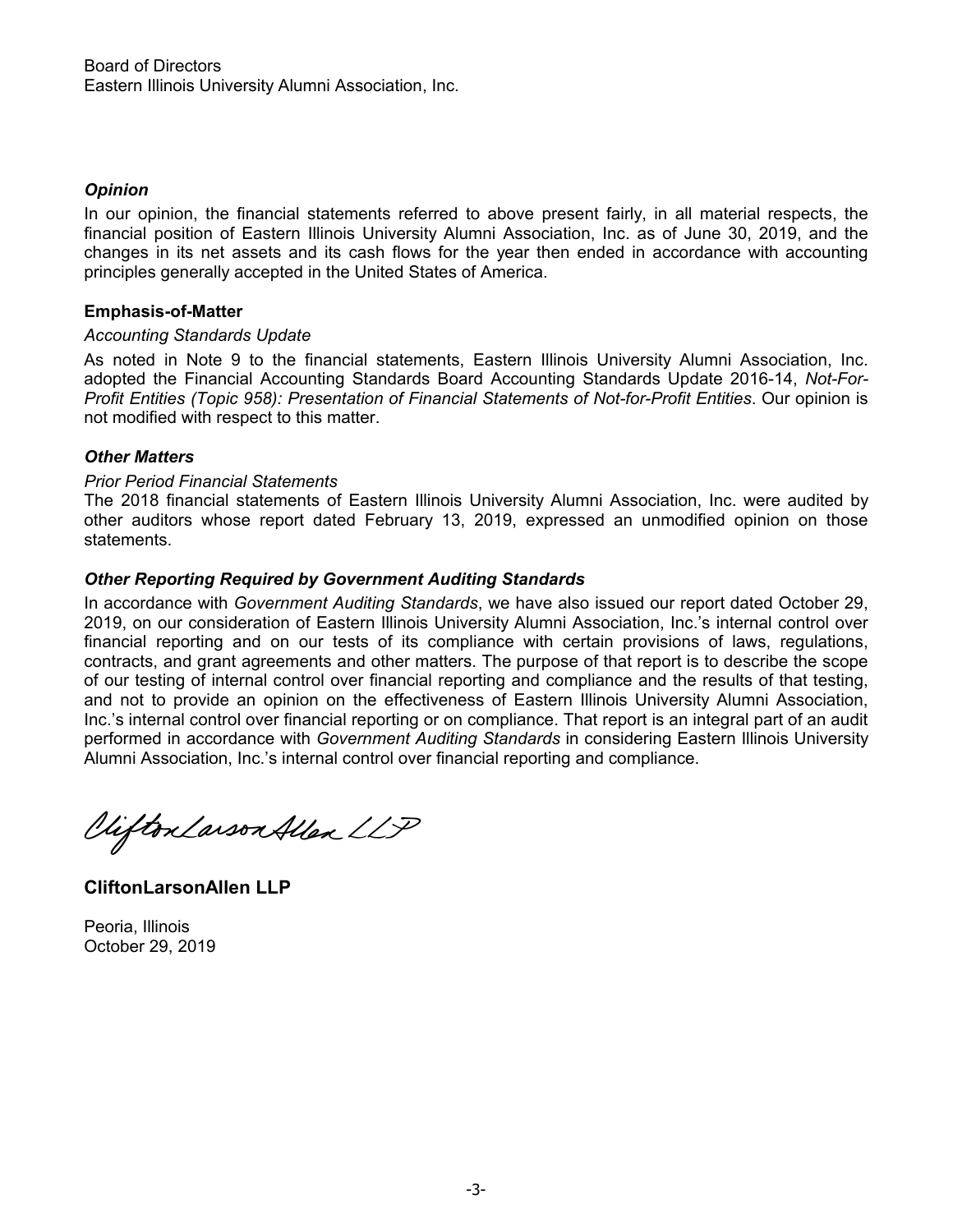

CliftonLarsonAllen LLP CLAconnect.com

## **INDEPENDENT AUDITORS' REPORT ON INTERNAL CONTROL OVER FINANCIAL REPORTING AND ON COMPLIANCE AND OTHER MATTERS BASED ON AN AUDIT OF FINANCIAL STATEMENTS PERFORMED IN ACCORDANCE WITH** *GOVERNMENT AUDITING STANDARDS*

Board of Directors Eastern Illinois University Alumni Association, Inc. Charleston, Illinois

We have audited, in accordance with the auditing standards generally accepted in the United States of America and the standards applicable to financial audits contained in *Government Auditing Standards* issued by the Comptroller General of the United States, the financial statements of Eastern Illinois University Alumni Association, Inc., which comprise the statement of financial position as of June 30, 2019, and the related statements of activities, functional expenses, and cash flows for the year then ended, and the related notes to the financial statements, and have issued our report thereon dated October 29, 2019.

# **Internal Control Over Financial Reporting**

In planning and performing our audit of the financial statements, we considered Eastern Illinois University Alumni Association, Inc.'s internal control over financial reporting (internal control) to determine the audit procedures that are appropriate in the circumstances for the purpose of expressing our opinion on the financial statements, but not for the purpose of expressing an opinion on the effectiveness of Eastern Illinois University Alumni Association, Inc.'s internal control. Accordingly, we do not express an opinion on the effectiveness of Eastern Illinois University Alumni Association, Inc.'s internal control.

A *deficiency in internal control* exists when the design or operation of a control does not allow management or employees, in the normal course of performing their assigned functions, to prevent, or detect and correct, misstatements on a timely basis. A *material weakness* is a deficiency, or a combination of deficiencies, in internal control such that there is a reasonable possibility that a material misstatement of the entity's financial statements will not be prevented, or detected and corrected on a timely basis. A *significant deficiency* is a deficiency, or a combination of deficiencies, in internal control that is less severe than a material weakness yet important enough to merit attention by those charged with governance.

Our consideration of internal control was for the limited purpose described in the first paragraph of this section and was not designed to identify all deficiencies in internal control that might be material weaknesses or significant deficiencies. Given these limitations, during our audit we did not identify any deficiencies in internal control that we consider to be material weaknesses. However, material weaknesses may exist that have not been identified.

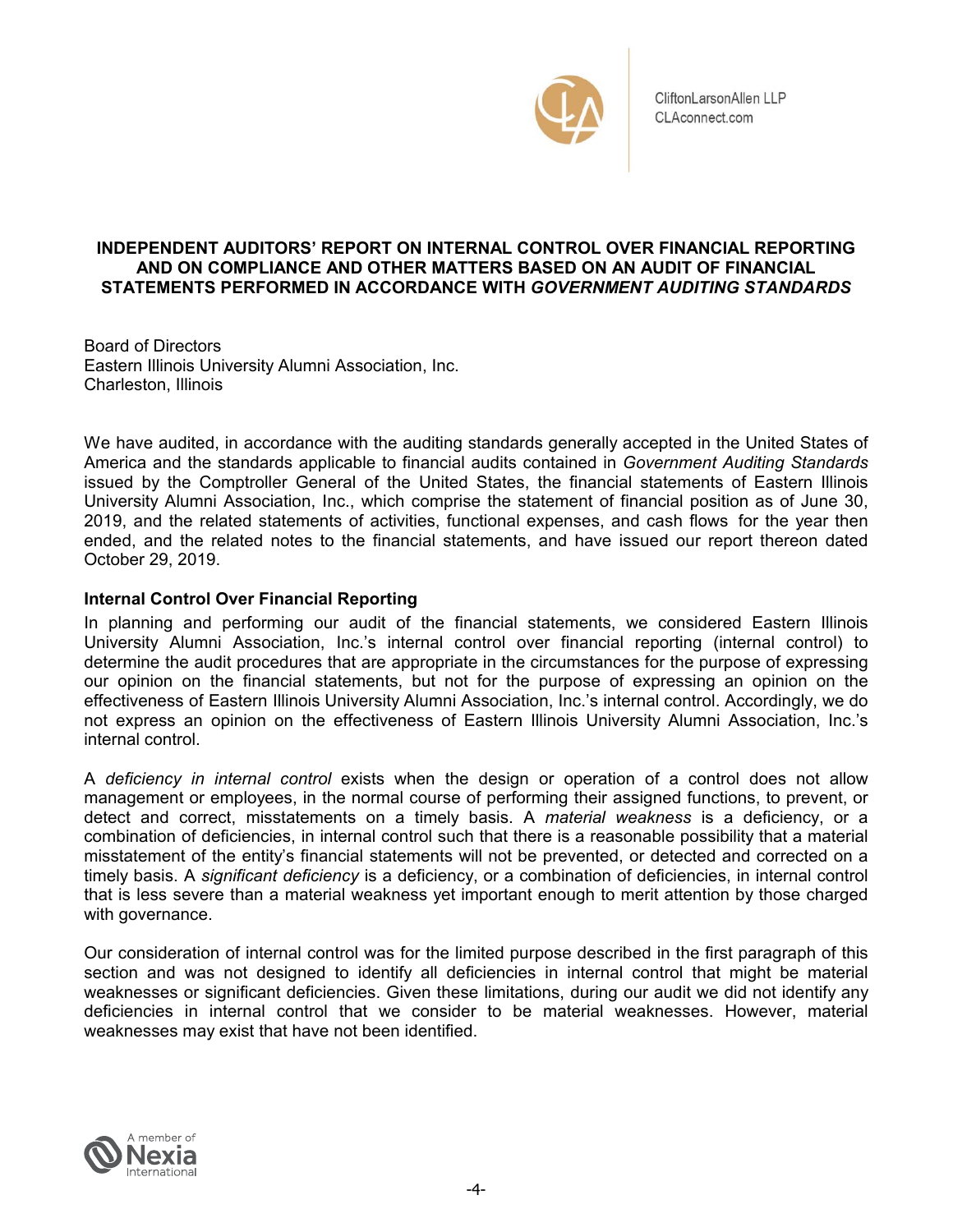## **Compliance and Other Matters**

As part of obtaining reasonable assurance about whether Eastern Illinois University Alumni Association, Inc.'s financial statements are free from material misstatement, we performed tests of its compliance with certain provisions of laws, regulations, contracts, and grant agreements, noncompliance with which could have a direct and material effect on the determination of financial statement amounts. However, providing an opinion on compliance with those provisions was not an objective of our audit, and accordingly, we do not express such an opinion. The results of our tests disclosed no instances of noncompliance or other matters that are required to be reported under *Government Auditing Standards*.

## **Purpose of this Report**

The purpose of this report is solely to describe the scope of our testing of internal control and compliance and the results of that testing, and not to provide an opinion on the effectiveness of the entity's internal control or on compliance. This report is an integral part of an audit performed in accordance with *Government Auditing Standards* in considering the entity's internal control and compliance. Accordingly , this communication is not suitable for any other purpose.

Viifton Larson Allen LLP

**CliftonLarsonAllen LLP**

Peoria, Illinois October 29, 2019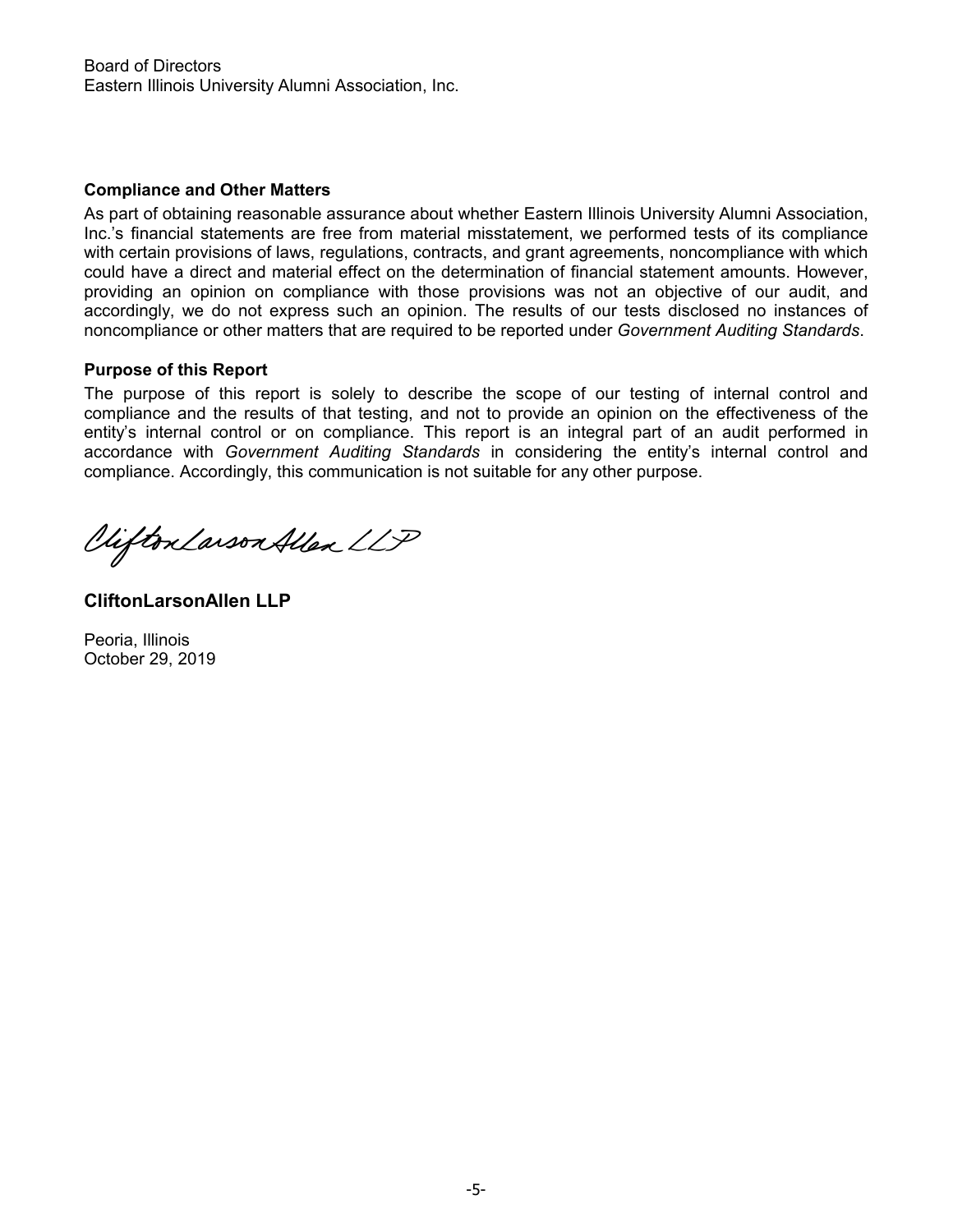# STATEMENTS OF FINANCIAL POSITION

# June 30, 2019 and 2018

|                                                                                                                                                     | 2019                                        | 2018                                        |
|-----------------------------------------------------------------------------------------------------------------------------------------------------|---------------------------------------------|---------------------------------------------|
| <b>ASSETS</b>                                                                                                                                       |                                             |                                             |
| Current assets:<br>Cash and cash equivalents<br>Investments<br>Accounts receivable<br>Prepaid expense                                               | \$<br>26,863<br>2,271,759<br>3,900<br>1,372 | 64,232<br>\$<br>2,175,030<br>3,750<br>3,105 |
| Total current assets                                                                                                                                | 2,303,894                                   | 2,246,117                                   |
| Noncurrent assets:<br>Accounts receivable, noncurrent portion<br>Property and equipment, net of accumulated depreciation<br>Total noncurrent assets | 7,400<br>147,248<br>154,648                 | 7,250<br>152,215<br>159,465                 |
| <b>Total assets</b>                                                                                                                                 | \$2,458,542                                 | \$ 2,405,582                                |
| <b>LIABILITIES AND NET ASSETS</b>                                                                                                                   |                                             |                                             |
| <b>Current liabilities:</b><br>Accounts payable<br>Deferred revenue                                                                                 | \$<br>12,204<br>21,603                      | \$<br>5,722<br>150                          |
| <b>Total current liabilities</b>                                                                                                                    | 33,807                                      | 5,872                                       |
| <b>NET ASSETS</b>                                                                                                                                   |                                             |                                             |
| <b>Without Donor Restrictions</b>                                                                                                                   | 2,424,735                                   | 2,399,710                                   |
| Total net assets                                                                                                                                    | 2,424,735                                   | 2,399,710                                   |
| Total liabilities and net assets                                                                                                                    | \$2,458,542                                 | \$2,405,582                                 |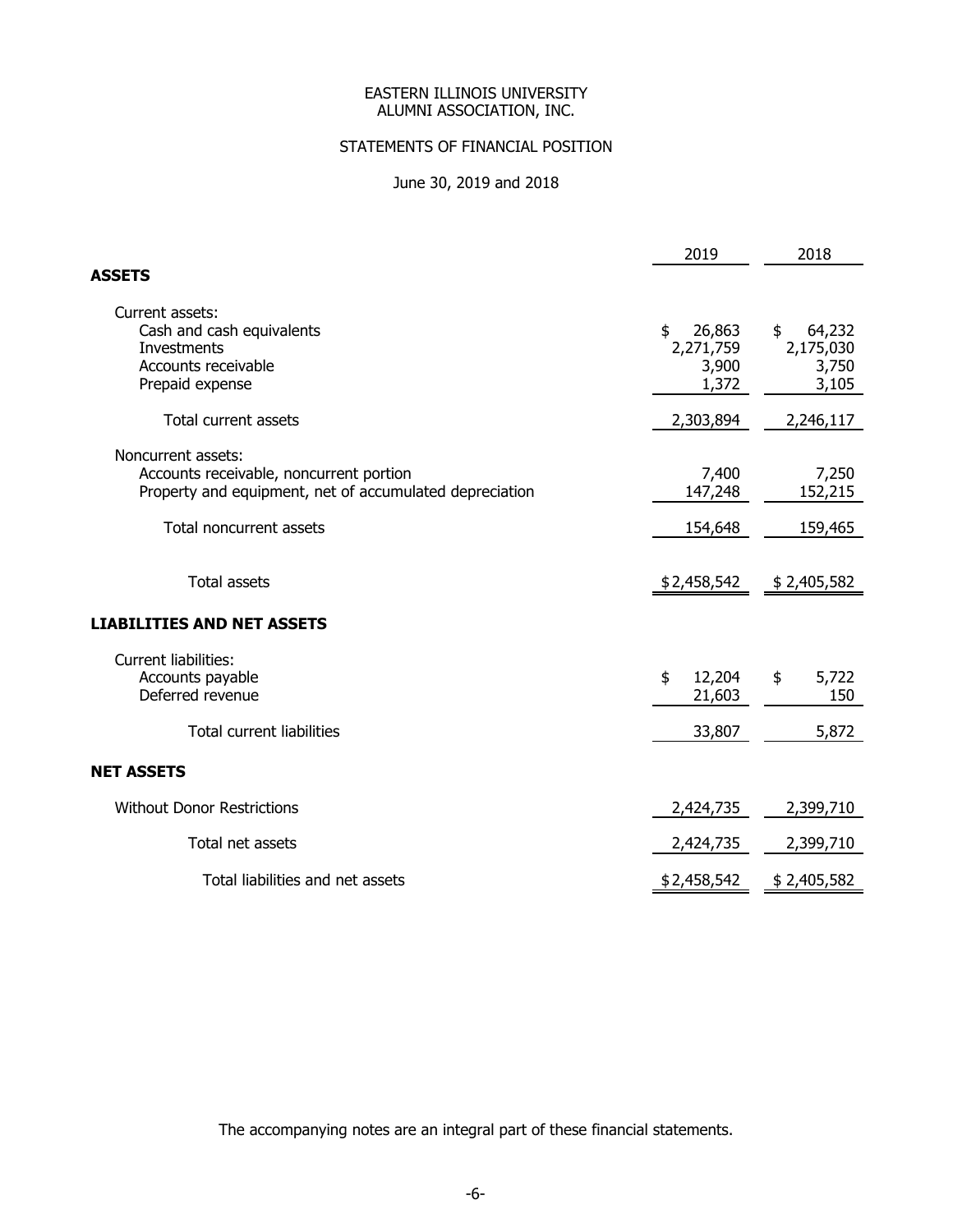# STATEMENTS OF ACTIVITIES

# Years Ended June 30, 2019 and 2018

|                                                                                                                                                                                                                                        | Year ended<br>June 30,<br>2019                                                      | Year ended<br>June 30,<br>2018                                                   |
|----------------------------------------------------------------------------------------------------------------------------------------------------------------------------------------------------------------------------------------|-------------------------------------------------------------------------------------|----------------------------------------------------------------------------------|
|                                                                                                                                                                                                                                        | Without<br>Donor                                                                    | Without<br>Donor                                                                 |
|                                                                                                                                                                                                                                        | <b>Restrictions</b>                                                                 | <b>Restrictions</b>                                                              |
| Revenues and gains:<br>Contributions<br>Membership dues<br>Royalties<br>Investment income, net of fees<br>Realized loss on investments<br>Unrealized gain on investments<br>Service contract with University<br>Other operating income | \$<br>2,755<br>30,272<br>32,000<br>81,569<br>(8, 925)<br>23,896<br>111,030<br>1,723 | \$<br>1,030<br>53,115<br>30,000<br>70,551<br>(1, 169)<br>1,859<br>108,556<br>986 |
| Total revenues and gains                                                                                                                                                                                                               | 274,320                                                                             | 264,928                                                                          |
| Expenses:<br>Program services<br>Management and general                                                                                                                                                                                | 181,422<br>67,873                                                                   | 148,165<br>73,346                                                                |
| Total expenses                                                                                                                                                                                                                         | 249,295                                                                             | 221,511                                                                          |
| Change in net assets                                                                                                                                                                                                                   | 25,025                                                                              | 43,417                                                                           |
| Net assets, beginning of year                                                                                                                                                                                                          | 2,399,710                                                                           | 2,356,293                                                                        |
| Net assets, end of year                                                                                                                                                                                                                | \$2,424,735                                                                         | \$2,399,710                                                                      |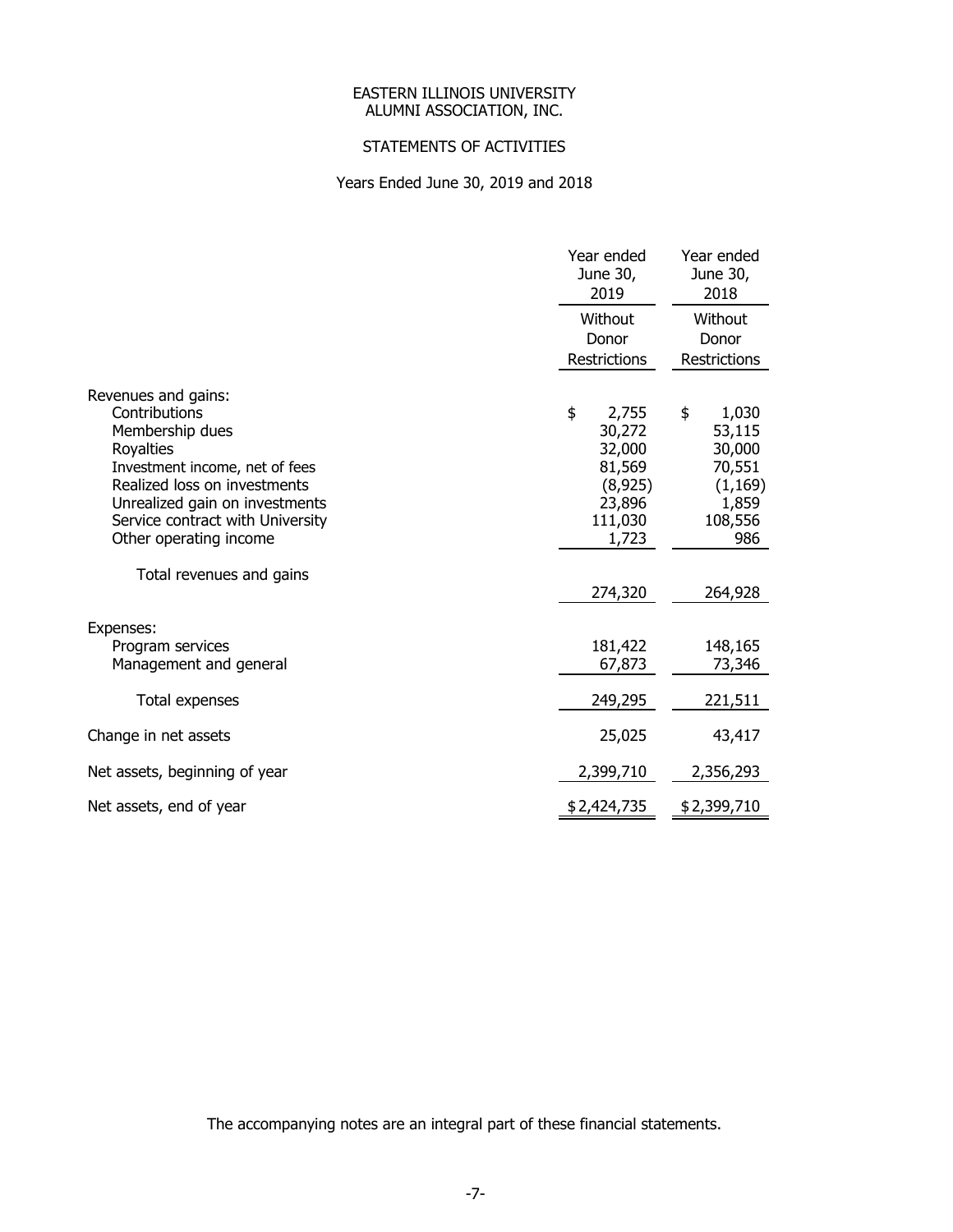## STATEMENTS OF FUNCTIONAL EXPENSES

## Years Ended June 30, 2019 and 2018

|                                                                                                                                                                                                 | Year ended June 30, 2019                                      |                                                |                                                                          |                                                             | Year ended June 30, 2018                                |                                                                                |  |
|-------------------------------------------------------------------------------------------------------------------------------------------------------------------------------------------------|---------------------------------------------------------------|------------------------------------------------|--------------------------------------------------------------------------|-------------------------------------------------------------|---------------------------------------------------------|--------------------------------------------------------------------------------|--|
|                                                                                                                                                                                                 | Management<br>Program                                         |                                                |                                                                          |                                                             | Management                                              |                                                                                |  |
|                                                                                                                                                                                                 | <b>Services</b>                                               | and General                                    | Total                                                                    | <b>Services</b>                                             | and General                                             | Total                                                                          |  |
| Scholarship awards<br>Gifts/grants to the University<br>Personnel services<br>Printing<br>Postage, telephone and supplies<br>Dues and subscriptions<br>Professional fees<br>Meetings and travel | 5,000<br>\$<br>11,520<br>80,745<br>15,741<br>12,487<br>33,212 | \$<br>31,788<br>152<br>700<br>12,196<br>13,320 | 5,000<br>\$<br>11,520<br>112,533<br>15,893<br>13,187<br>12,196<br>46,532 | 5,000<br>\$<br>13,273<br>69,644<br>7,781<br>9,076<br>24,932 | \$<br>40,552<br>262<br>1,376<br>100<br>10,773<br>11,951 | 5,000<br>\$<br>13,273<br>110,196<br>8,043<br>10,452<br>100<br>10,773<br>36,883 |  |
| Insurance                                                                                                                                                                                       | 1,641                                                         | 2,809                                          | 4,450                                                                    | 1,528                                                       | 2,755                                                   | 4,283                                                                          |  |
| Bank fees                                                                                                                                                                                       |                                                               | 1,014                                          | 1,014                                                                    |                                                             | 394                                                     | 394                                                                            |  |
| Building repairs and maintenance<br>Depreciation                                                                                                                                                | 16,727<br>4,349                                               | 5,276<br>618                                   | 22,003<br>4,967                                                          | 12,044<br>4,887                                             | 4,590<br>593                                            | 16,634<br>5,480                                                                |  |
| Total functional expenses                                                                                                                                                                       | \$181,422                                                     | 67,873<br>\$                                   | 249,295<br>\$.                                                           | \$148,165                                                   | 73,346<br>\$                                            | \$221,511                                                                      |  |
| Functional expense percentage                                                                                                                                                                   | 72.8%                                                         | 27.2%                                          | 100.0%                                                                   | 66.9%                                                       | 33.1%                                                   | 100.0%                                                                         |  |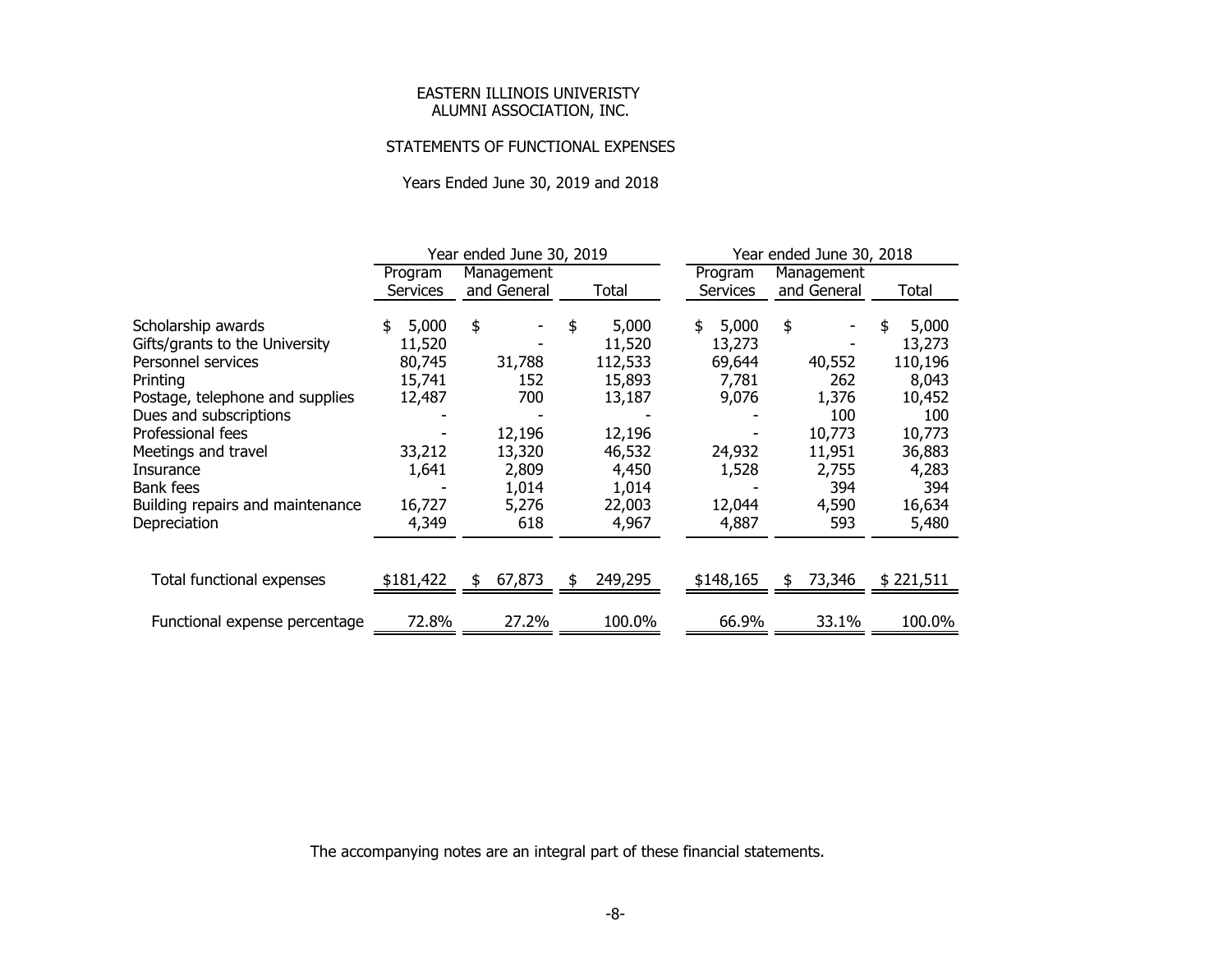## STATEMENTS OF CASH FLOWS

# Years Ended June 30, 2019 and 2018

|                                                                                                                                                                                                                                                                                                                                                                                                                                                     | 2019                                                                                         |     | 2018                                                                                      |
|-----------------------------------------------------------------------------------------------------------------------------------------------------------------------------------------------------------------------------------------------------------------------------------------------------------------------------------------------------------------------------------------------------------------------------------------------------|----------------------------------------------------------------------------------------------|-----|-------------------------------------------------------------------------------------------|
| <b>CASH FLOWS FROM OPERATING ACTIVITIES</b>                                                                                                                                                                                                                                                                                                                                                                                                         |                                                                                              |     |                                                                                           |
| Membership dues<br>Gifts<br>Royalties<br>Other receipts<br>Payments of scholarships and grants/awards to others<br>Payments to suppliers and vendors                                                                                                                                                                                                                                                                                                | \$<br>51,425<br>2,755<br>32,000<br>1,723<br>(16, 520)<br>(108, 563)                          | \$  | 51,515<br>1,030<br>30,000<br>986<br>(18, 273)<br>(96, 363)                                |
| Net cash used by operating activities                                                                                                                                                                                                                                                                                                                                                                                                               | (37, 180)                                                                                    |     | (31, 105)                                                                                 |
| <b>CASH FLOWS FROM INVESTING ACTIVITIES</b><br>Interest on investments<br>Proceeds from investments sold<br>Purchase of investments                                                                                                                                                                                                                                                                                                                 | 81,569<br>338,700<br>(420,458)                                                               |     | 70,551<br>439,150<br>(513, 445)                                                           |
| Net cash used by investing activities                                                                                                                                                                                                                                                                                                                                                                                                               | (189)                                                                                        |     | (3,744)                                                                                   |
| Net decrease in cash and cash equivalents                                                                                                                                                                                                                                                                                                                                                                                                           | (37, 369)                                                                                    |     | (34, 849)                                                                                 |
| Cash and cash equivalents, beginning of year                                                                                                                                                                                                                                                                                                                                                                                                        | 64,232                                                                                       |     | 99,081                                                                                    |
| Cash and cash equivalents, end of the year                                                                                                                                                                                                                                                                                                                                                                                                          | 26,863                                                                                       | -\$ | 64,232                                                                                    |
| <b>RECONCILIATION OF CHANGE IN NET ASSETS TO NET</b><br><b>CASH (USED) BY OPERATING ACTIVITIES</b>                                                                                                                                                                                                                                                                                                                                                  |                                                                                              |     |                                                                                           |
| Change in net assets<br>Adjustments to reconcile change in net assets to<br>net cash used by operating activities:<br>Depreciation<br>Realized loss on sale of investments<br>Unrealized gain on sale of investments<br>Investment income, net of fees<br>Change in assets and liabilities:<br>Increase in accounts receivable<br>(Increase) decrease in prepaid expense<br>Increase (decrease) in accounts payable<br>Increase in deferred revenue | \$<br>25,025<br>4,967<br>8,925<br>(23,896)<br>(81, 569)<br>(300)<br>1,733<br>6,482<br>21,453 | \$  | 43,417<br>5,480<br>1,169<br>(1,859)<br>(70, 551)<br>(1,750)<br>(1,978)<br>(5, 183)<br>150 |
| Net cash used by operating activities                                                                                                                                                                                                                                                                                                                                                                                                               | \$<br>(37, 180)                                                                              | \$  | (31, 105)                                                                                 |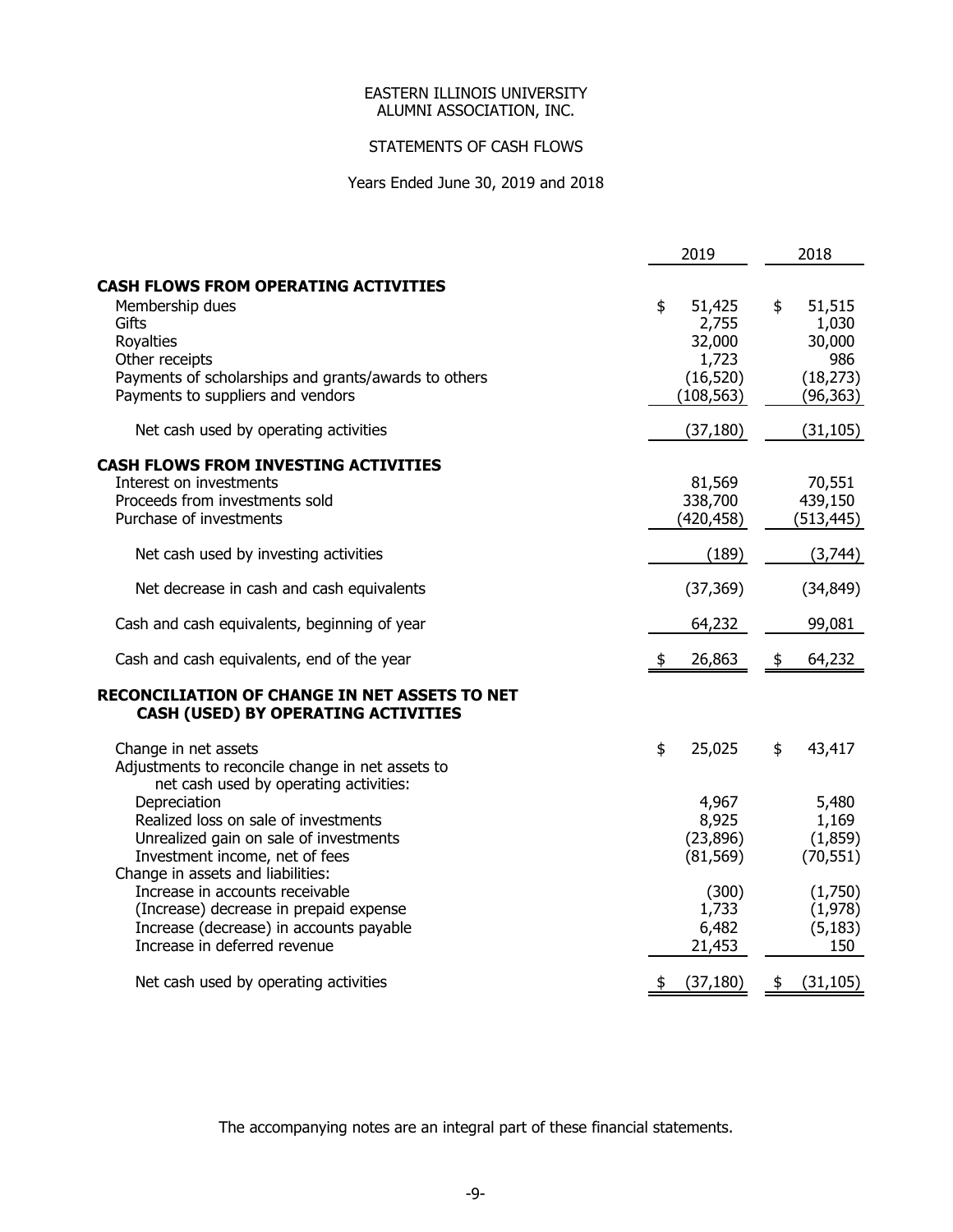#### NOTES TO FINANCIAL STATEMENTS

Years Ended June 30, 2019 and 2018

## **1 SUMMARY OF SIGNIFICANT ACCOUNTING POLICIES**

NATURE OF ACTIVITIES -- The Eastern Illinois University Alumni Association, Inc. (the Association), located in Charleston, Illinois, was incorporated under the laws of the State of Illinois as a not-for-profit organization. The primary function of the Association is to support and foster the overall mission of the University by inspiring the loyalty and commitment of all alumni. The Association is supported primarily through membership dues, royalty income, and the service contract with Eastern Illinois University.

REPORTING ENTITY -- The Association is a component unit of Eastern Illinois University, and the Association's financial statements are also included as part of Eastern Illinois University's financial statements and the State of Illinois Comprehensive Annual Financial Report.

BASIS OF PRESENTATION -- The financial statement presentation follows Financial Accounting Standards Board (FASB) Accounting Standards Codification (ASC) 958 "Not-for-Profit Entities." Under FASB ASC 958, the Association is required to report information regarding its financial position and activities according to two classes of net assets: without donor restrictions and with donor restrictions. Net assets with donor restrictions can be temporary in nature, which includes contributed net assets for which donor imposed time and/or purpose restrictions have not been met. Other donor-imposed restrictions are permanent in nature, which includes contributed net assets which require, by donor restriction, that the corpus be invested in perpetuity and only the income be made available for program operations in accordance with donor restrictions. For the years ended June 30, 2019 and 2018, no net assets with donor restrictions existed.

MEMBERSHIP DUES -- Membership revenue is recognized during the time when the membership term falls within the fiscal year. The remaining membership revenue is deferred and then recognized in the fiscal year for which that period of the membership term falls.

CONTRIBUTIONS -- Contributions received are recognized as net assets without or with donor restrictions, depending on the absence or existence and nature of any donor-imposed restrictions.

USE OF ESTIMATES -- The preparation of financial statements in conformity with accounting principles generally accepted in the United States of America requires management to make estimates and assumptions that affect certain reported amounts and disclosures. Accordingly, actual results could differ from those estimates.

CASH AND CASH EQUIVALENTS -- For purposes of the statements of cash flows, the Association considers all highly liquid investments (including restricted assets) with a maturity of three months or less when purchased to be cash equivalents.

INVESTMENTS -- Investments are comprised of mutual funds. Unrealized gains and losses are included in the change in net assets.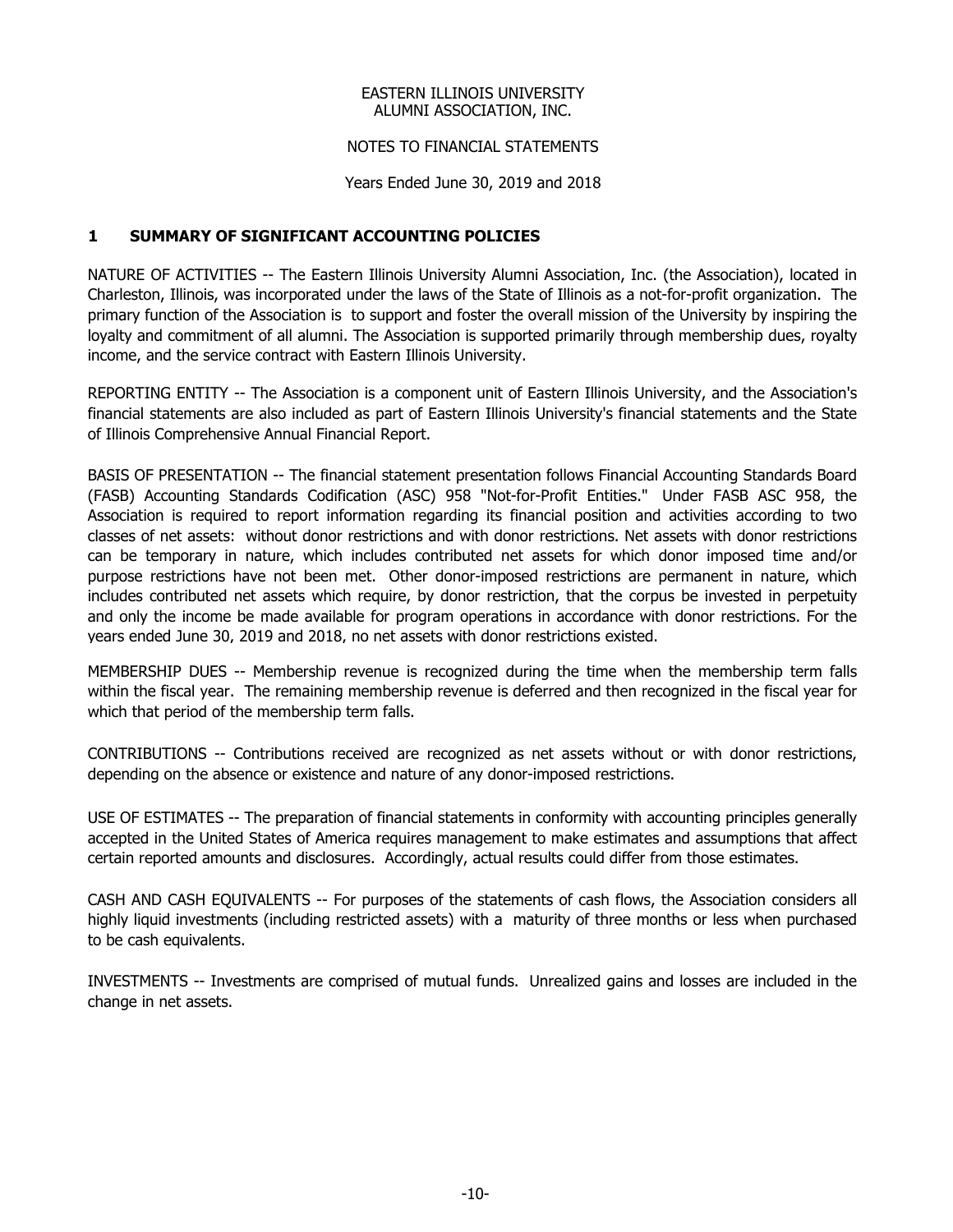#### NOTES TO FINANCIAL STATEMENTS

#### Years Ended June 30, 2019 and 2018

#### **1 SUMMARY OF SIGNIFICANT ACCOUNTING POLICIES - continued**

FAIR VALUE -- The Association follows FASB ASC 820-10 "Fair Value Measurements," which provides a framework for measuring fair value under accounting principles generally accepted in the United States of America. FASB ASC 820-10 defines fair value as the exchange price that would be received for an asset or paid to transfer a liability in an orderly transaction between market participants on the measurement date. FASB ASC 820-10 requires that valuation techniques maximize the use of observable inputs and minimize the use of unobservable inputs. FASB ASC 820-10 also establishes a fair value hierarchy, which prioritizes the valuation inputs into three broad levels as described below.

- Level 1 Inputs to the valuation methodology derived from unadjusted quoted prices for identical assets or liabilities in active markets.
- Level 2 Other observable inputs including quoted prices for similar assets or liabilities in active or inactive markets, and inputs that are principally derived from or corroborated by observable market data by correlation or other means.
- Level 3 Inputs to the valuation methodology which are unobservable and significant to the fair value measurements. These inputs are only used when Level 1 or Level 2 inputs are not available.

ACCOUNTS RECEIVABLE -- The Association records uncollateralized amounts owed on installment membership as receivables. They have adjusted these receivables for all known uncollectible accounts and no allowance for bad debts is considered necessary for the years ended June 30, 2019 and 2018.

INCOME TAXES -- The Association is a non-profit corporation and is exempt from income taxes under Section 501(c)3 of the Internal Revenue Code and has been determined not to be a private foundation.

ACCOUNTING FOR UNCERTAIN TAX POSITIONS -- The Association accounts for uncertainty in income taxes in accordance with FASB ASC 740-10 "Accounting for Uncertainty in Income Taxes." FASB ASC 740-10 provides guidance for the financial statement recognition, measurement and disclosure of tax positions when it is more likely than not that the positions will be sustained upon examination of tax authorities.

The Association files informational returns in the U.S. federal jurisdiction and the State of Illinois. The Association's federal and state informational returns are subject to possible examination by the regulatory authorities until the related statutes of limitations on those information returns have expired. In general, both the federal informational return and state informational return have three year statutes of limitations. The Association is not currently subject to an examination of the Association's informational returns by these regulatory authorities. As of June 30, 2019, the Association has no unrecognized tax benefits.

PROPERTY AND EQUIPMENT -- Property and equipment are recorded at cost at the date of acquisition, or fair value at the date of donation in the case of gifts. For equipment, the Association's capitalization policy includes all items with a unit cost of \$500 or more and for land, buildings and improvements their capitalization policy is \$5,000 or more. Renovations to buildings and equipment that significantly increase the value or extend the useful life of the asset are capitalized. Routine repairs and maintenance are charged to operating expense in the year in which the expense was incurred. Depreciation is computed using the straight-line method over the estimated useful lives of the assets, generally 50 years for buildings, 15 to 25 years for land improvements and building improvements, and 4 to 7 years for equipment.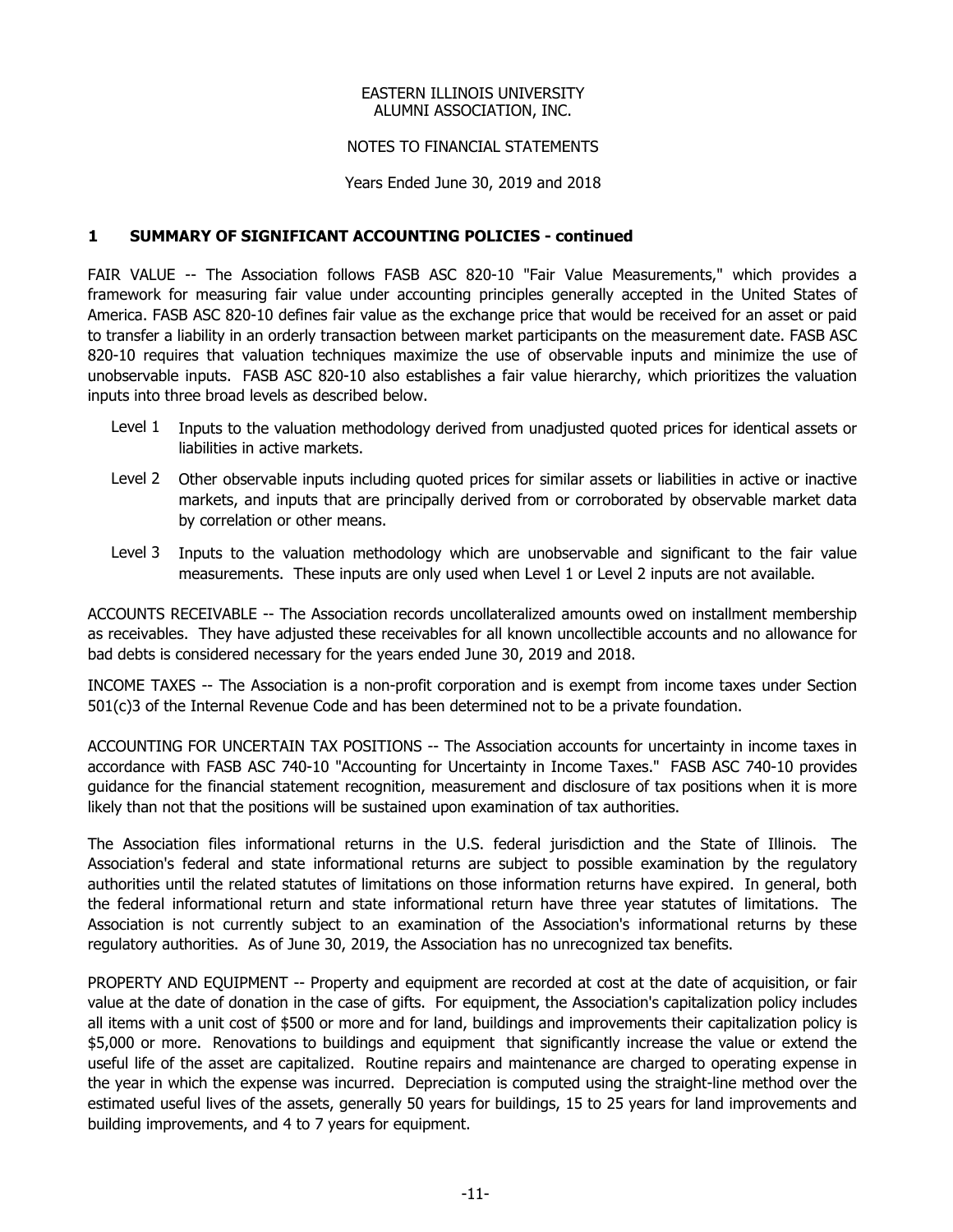### NOTES TO FINANCIAL STATEMENTS - CONTINUED

Years Ended June 30, 2019 and 2018

### **1 SUMMARY OF SIGNIFICANT ACCOUNTING POLICIES - continued**

IMPAIRMENT OF LONG-LIVED ASSETS -- The Association reviews long-lived assets for impairment whenever events or changes in circumstances indicate the carrying amount of an asset may not be recoverable. Recoverability of assets to be held and used is measured by a comparison of the carrying amount of an asset to future undiscounted net cash flows expected to be generated by the asset. If such assets are considered to be impaired, the impairment to be recognized is measured by the amount by which the carrying amount of the assets exceeds the fair value of the assets. Assets to be disposed of are reported at the lower of carrying amount or fair value less costs to sell.

FUNCTIONAL EXPENSE ALLOCATION -- The financial statements report certain categories of expenses that are attributable to program or supporting functions of the Association. The Association uses a percentage of time spent on the direct conduct or supervision of programs that fulfill the Association's mission compared to the time spent on administrative duties to allocate salaries. Depreciation and insurance expenses are allocated based on the percentage of the employee's time spent on the direct conduct or supervision of program services. All other program and supporting service allocations are determined by management on an equitable basis.

#### **2 CONCENTRATION OF CREDIT RISK**

At June 30, 2019 and 2018, the carrying amount of the Association's cash deposits was \$26,863 and \$64,232, respectively. The cash deposits are held with the Eastern Illinois University, with the majority of the cash balances being held with The Illinois Funds. Investments in The Illinois Funds, a money market pool created by the Illinois State Legislature under the control of the Illinois State Treasurer, is reported at \$1 per share value, which equals the Association's fair value of the pool.

## **3 INVESTMENTS**

The Association's Board of Director's takes oversight of the Association's investment policy. Investments shown below were measured at fair value as described in Note 1. The policy is structured to provide guidance to external managers as they strive to meet the Association's goals. They seek to limit the overall level of risk commensurate with the chosen policy asset allocation. The Association has no legal or contractual restrictions on the type of investments they purchase. On the statements of activities, investment income is netted with investment fees.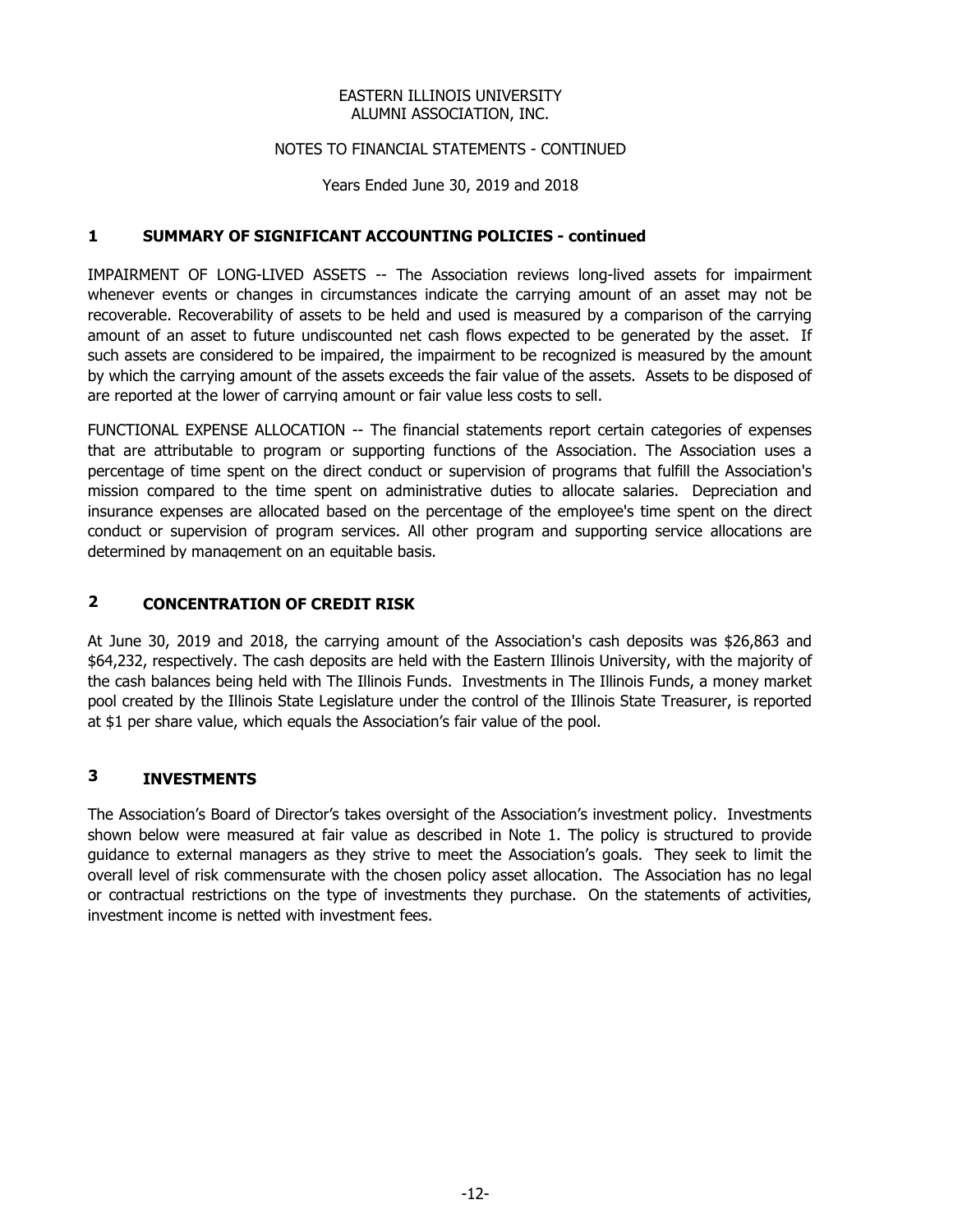## NOTES TO FINANCIAL STATEMENTS - CONTINUED

#### Years Ended June 30, 2019 and 2018

# **3 INVESTMENTS - continued**

|                     |             |                 | <b>Quoted Prices</b><br>In Active<br>Markets for<br><b>Identical Assets</b> |
|---------------------|-------------|-----------------|-----------------------------------------------------------------------------|
| June 30, 2019       | Cost        | Fair Value      | (Level 1)                                                                   |
| Equity mutual funds | \$1,151,904 | \$<br>1,228,171 | 1,228,171<br>\$                                                             |
| Bond mutual funds   | 1,045,284   | 1,043,588       | 1,043,588                                                                   |
| Total investments   | \$2,197,188 | 2,271,759<br>\$ | 2,271,759<br>\$                                                             |
|                     |             |                 | <b>Quoted Prices</b><br>In Active<br>Markets for<br><b>Identical Assets</b> |
| June 30, 2018       | Cost        | Fair Value      | (Level 1)                                                                   |
| Equity mutual funds | \$1,056,871 | \$<br>1,145,135 | 1,145,135<br>\$                                                             |
| Bond mutual funds   | 1,065,075   | 1,029,895       | 1,029,895                                                                   |
| Total investments   | \$2,121,946 | \$<br>2,175,030 | 2,175,030<br>\$                                                             |

The following schedule summarized the investment return and its classification in the statements of activities for the years ended June 30, 2019 and 2018:

|                         |              | 2019                 | 2018                 |          |  |
|-------------------------|--------------|----------------------|----------------------|----------|--|
|                         |              | <b>Without Donor</b> | <b>Without Donor</b> |          |  |
|                         | Restrictions |                      | Restrictions         |          |  |
| Investment income       | \$           | 93,611               |                      | 82,547   |  |
| Investment fees         |              | (12,042)             |                      | (11,996) |  |
| Realized losses         |              | (8,925)              |                      | (1, 169) |  |
| Unrealized gains        |              | 23,896               |                      | 1,859    |  |
| Total investment return |              | 96,540               |                      | 71,241   |  |
|                         |              |                      |                      |          |  |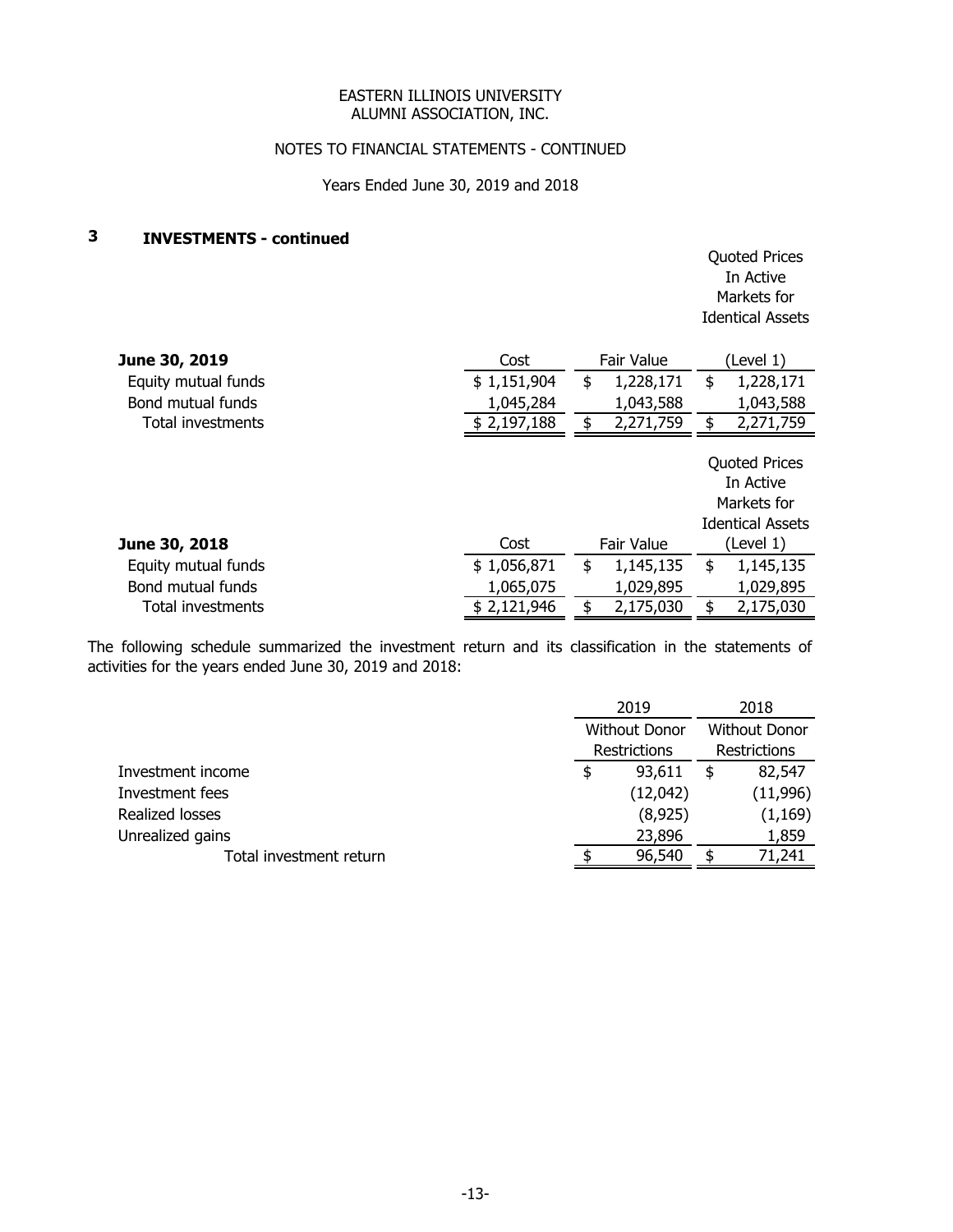#### NOTES TO FINANCIAL STATEMENTS - CONTINUED

#### Years Ended June 30, 2019 and 2018

### **4 LIQUIDITY**

The Association has \$2,302,522 of financial assets available within one year of the balance sheet. None of the financial assets are subject to donor or other contractual restrictions that make them unavailable for general expenditure within one year of the balance sheet date. The Association invests cash in excess of daily requirements in various short-term investments.

The Association's financial assets available within one year of the balance sheet date for general expenditure are as follows:

| Cash and cash equivalents            | 26,863    |
|--------------------------------------|-----------|
| Accounts receivable, current portion | 3,900     |
| Short-term investments               | 2,271,759 |
|                                      | 2,302,522 |

#### **5 PROPERTY AND EQUIPMENT**

Property and equipment at June 30, 2019 and 2018 was as follows:

|                                                | Year ended June 30, 2019 |         |    |           |      |         |
|------------------------------------------------|--------------------------|---------|----|-----------|------|---------|
|                                                |                          | 2018    |    | Additions | 2019 |         |
| Property and equipment not being depreciated:  |                          |         |    |           |      |         |
| Land                                           | \$                       | 33,357  | \$ |           |      | 33,357  |
| Other depreciable property and equipment       |                          |         |    |           |      |         |
| Buildings and improvements                     |                          | 244,492 |    |           |      | 244,492 |
| Equipment                                      |                          | 6,748   |    |           |      | 6,748   |
| Total property and equipment being depreciated |                          | 251,240 |    |           |      | 251,240 |
| Less accumulated depreciation for:             |                          |         |    |           |      |         |
| Buildings and improvements                     |                          | 125,634 |    | 4,967     |      | 130,601 |
| Equipment                                      |                          | 6,748   |    |           |      | 6,748   |
| Total accumulated depreciation                 |                          | 132,382 |    | 4,967     |      | 137,349 |
| Property and equipment being depreciated, net  |                          | 118,858 |    | (4,967)   |      | 113,891 |
| Total property and equipment, net              |                          | 152,215 | \$ | (4,967)   |      | 147,248 |

Depreciation expense for the year ended June 30, 2019 was \$4,967.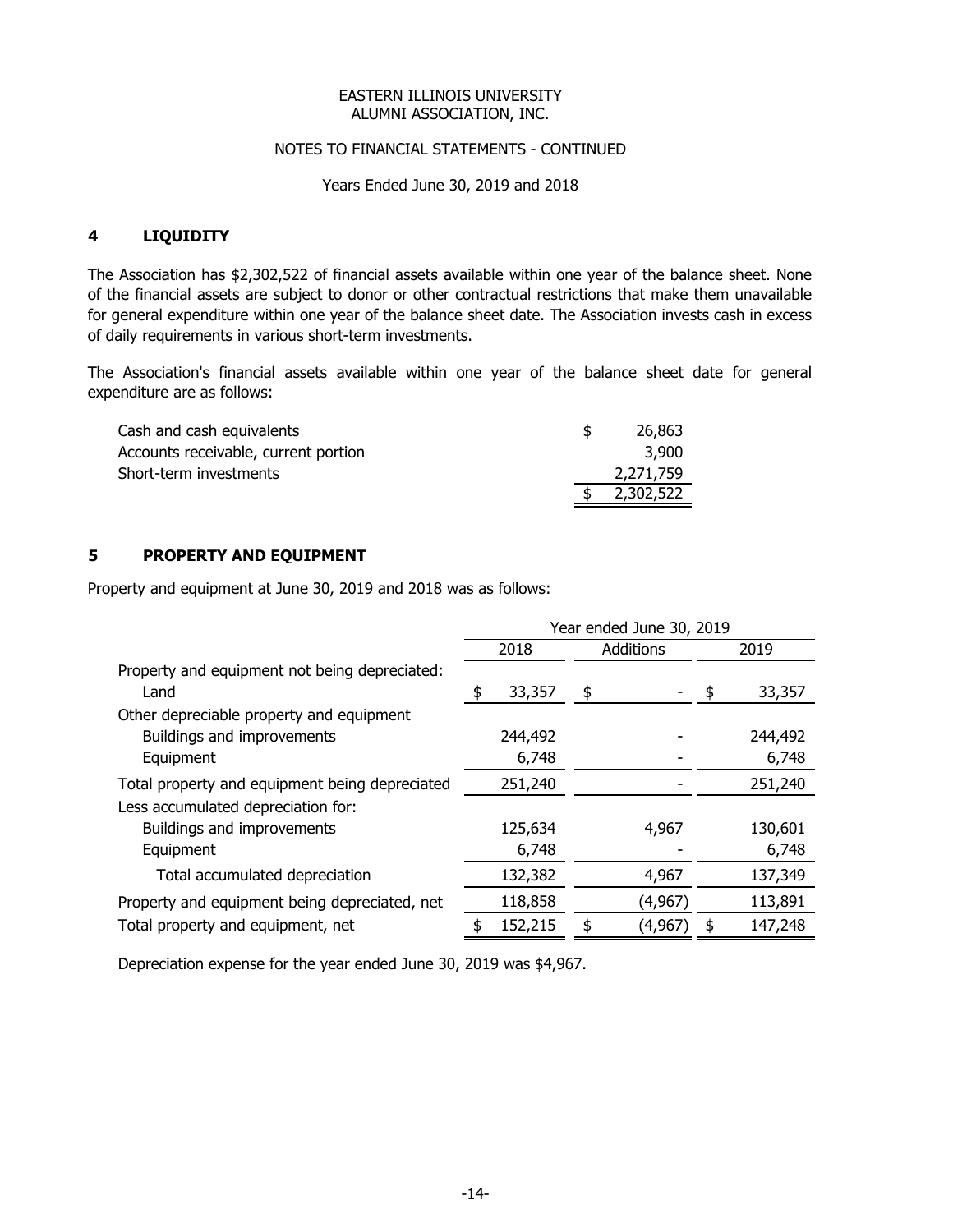### NOTES TO FINANCIAL STATEMENTS - CONTINUED

Years Ended June 30, 2019 and 2018

### **5 PROPERTY AND EQUIPMENT - continued**

|                                                | Year ended June 30, 2018 |         |    |           |      |         |
|------------------------------------------------|--------------------------|---------|----|-----------|------|---------|
|                                                |                          | 2017    |    | Additions | 2018 |         |
| Property and equipment not being depreciated:  |                          |         |    |           |      |         |
| Land                                           | \$                       | 33,357  | \$ |           |      | 33,357  |
| Other depreciable property and equipment       |                          |         |    |           |      |         |
| Buildings and improvements                     |                          | 244,492 |    |           |      | 244,492 |
| Equipment                                      |                          | 6,748   |    |           |      | 6,748   |
| Total property and equipment being depreciated |                          | 251,240 |    |           |      | 251,240 |
| Less accumulated depreciation for:             |                          |         |    |           |      |         |
| Buildings and improvements                     |                          | 120,154 |    | 5,480     |      | 125,634 |
| Equipment                                      |                          | 6,748   |    |           |      | 6,748   |
| Total accumulated depreciation                 |                          | 126,902 |    | 5,480     |      | 132,382 |
| Property and equipment being depreciated, net  |                          | 124,338 |    | (5,480)   |      | 118,858 |
| Total property and equipment, net              |                          | 157,695 |    | (5,480)   |      | 152,215 |

Depreciation expense for the year ended June 30, 2018 was \$5,480.

#### **6 SIGNIFICANT TRANSACTIONS WITH THE PRIMARY GOVERNMENT**

During the years ended June 30, 2019 and 2018, the Association had an agreement with Eastern Illinois University to coordinate the University's alumni activities. The University agreed to provide the Association with money or in-kind services in an amount not to exceed the Association's cost of coordinating these activities. The Association has also agreed to pay the University for all facilities, services, and resources used. The payment is to be either in the form of money or its equivalent in services or resources.

In fulfilling its fiscal years 2019 and 2018 contracts with the University, the Association incurred \$134,305 and \$112,955 respectively, in expenses, which include gifts/grants without donor restrictions of \$16,520 and \$18,273 respectively, to the University. Also, the University provided in-kind support in the form of personnel and office space valued at \$111,030 and \$108,556 for the years ended June 30, 2019 and 2018, respectively. This information is shown as revenue under the caption of "Service contract with the University", and expenses are allocated between "Program service" and Management and general" caption on the statements of activities. In addition, the Association provided the use of its facilities at no charge to the University for both years. The value of the facilities were \$52,283 and \$52,650 for the years ended June 30, 2019 and 2018, respectively. The value of the facilities are not reflected in the financial statements.